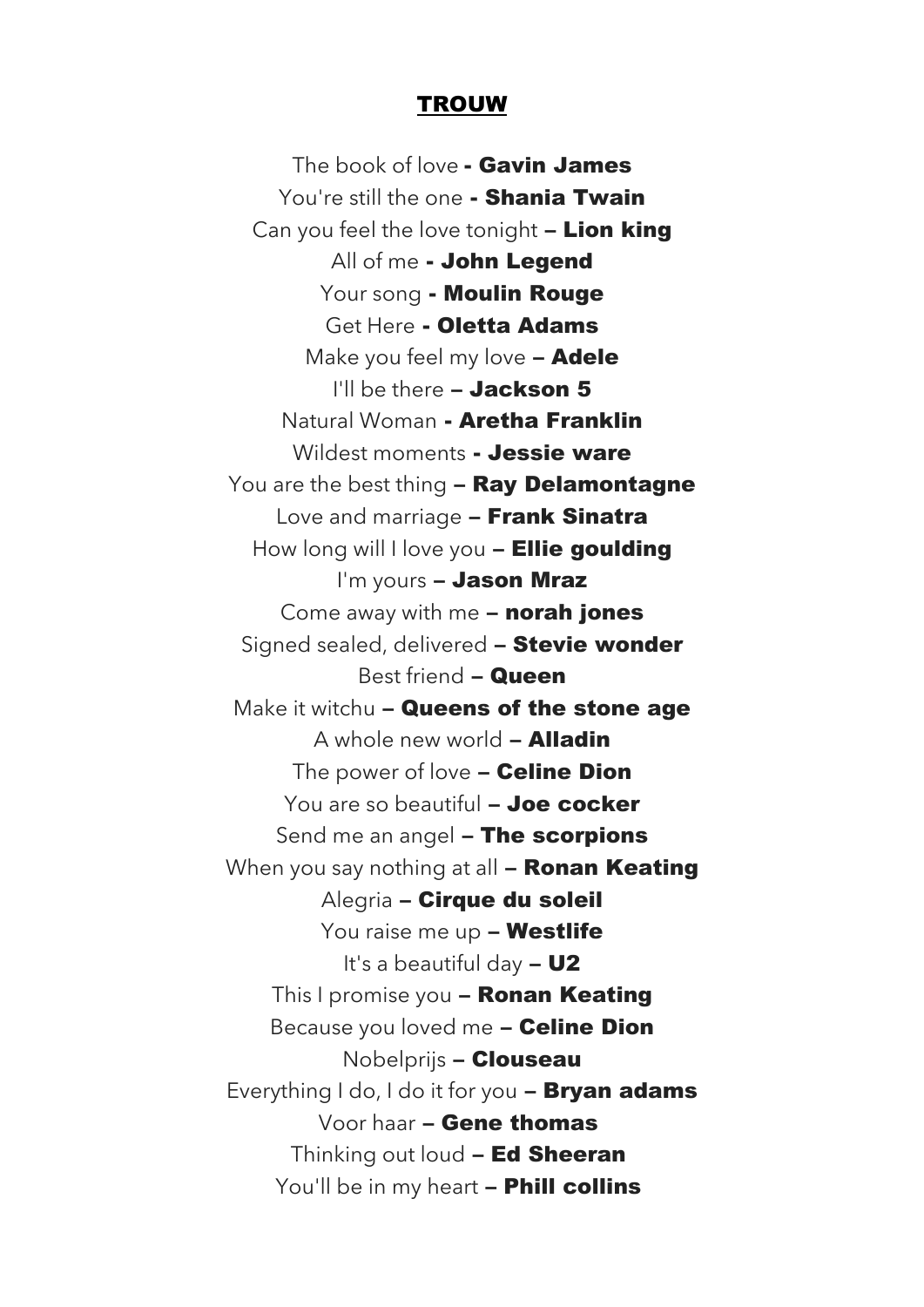A moment like this - Kelly Clarkson Everything – Michael Bublé I won't give up - Jason Mraz/Ella Henderson A thousand years - Christina Perri Sky full of stars - Coldplay Magic - Coldplav Something just like this - **Coldplay** Diamonds – Rihanna Love song – Adele (The Cure) We can be Heroes - Ozark Henry Where I sleep - Emeli Sande Marry you - Bruno Mars You are - Dolly Parton Let's stay together - Al Green Life is beautiful that way  $-$  La vita è bella (NOA) Lifted - Lighthouse family Je l'aime à mourir - Francis Cabrel The Cure - Lady Gaga Stand by me - Florence and the machine Hero – Enrique Iglesias Love me like you do - Ellie Goulding Without you - Mariah Carey I choose you – Ryann Darling Encore un soir – Céline Dion I believe in you - Michael Bublé You are the sunshine of my life **– Stevie Wonder** You've got a friend - **Natalia** Een ster – Stan van Samang When you believe - Mariah Carey & Whitney Houston Hou me vast – Volumia Perfect – Ed Sheeran Just the way you are - Bruno Mars Nothing else matters – Metallica Nothing really matters - Mr. Probz Is this love – Bob Marley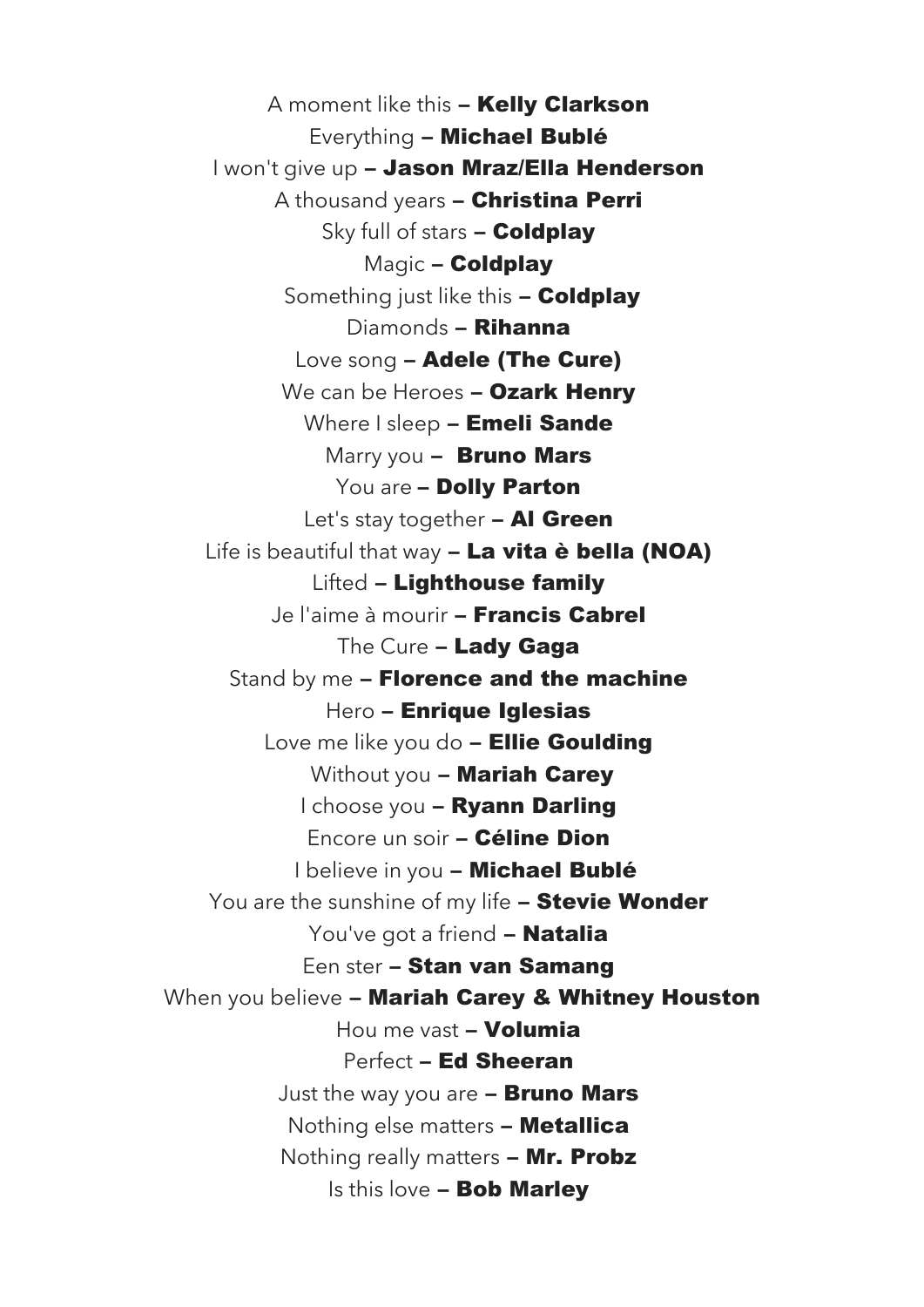Samen voor altijd - Marco Borsato Heaven - Do Marry your daughter - Brian Mcknight Ik heb je lief - Niels en Wiels You and I - One Direction Zij – Marco Borsato She's always a woman - Billy Joel When I say I do - Matthew West Effortless – sabina Ddumba Hey ya – Amanda Fondell Dreams – Gabrielle/Campsite Dream Forever young - **Alphaville** Ain't no mountain high enough - Marvin Gaye Dochters – Marco Borsato You are the reason - **Calum Scott**  Verover mij – Niels Destadsbader Kiss me – Ed Sheeran Afterglow - Ed Sheeran Zo ver weg - Regi ft. Jake & O.T. Beloof je mij – Niels Destadsbader Hoeveel ik van je hou - **Bart Peeters** I was made for loving you (ballad) - Zina / Kiss She goes nana - The Radios Mooi – Marco Borsato Je t'aimais, je t'aime et je t'aimerais - Francis Cabrel Anyone – Justin Bieber Holy – Justin Bieber Hero – Enrique Iglesias You and I - **One Direction** As you are - **Daughtry** Dear daughter - Halestrom Perfectly perfect - **Simple plan**